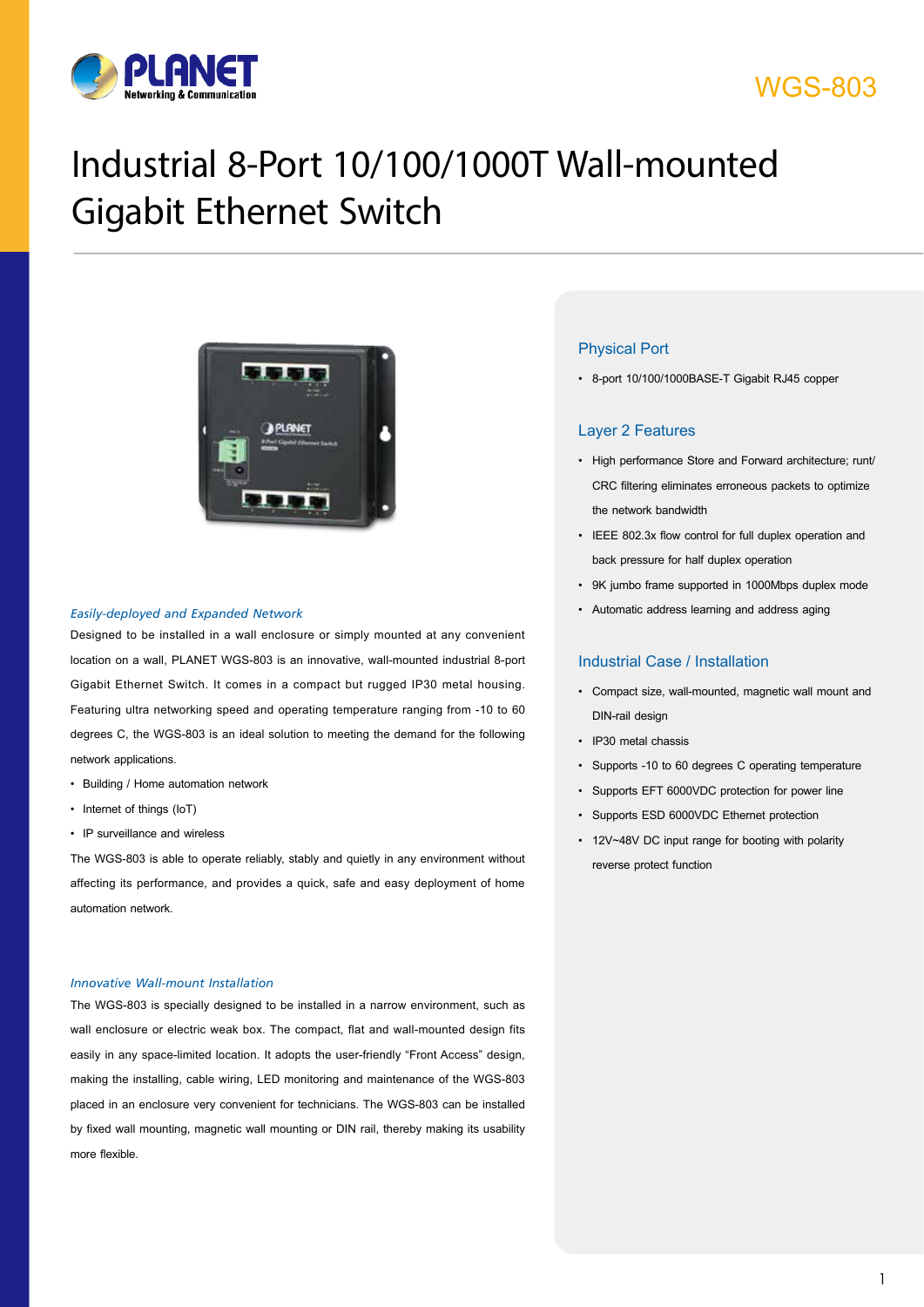



#### *Dual Power Input for High Availability Network System*

The WGS-803 features a strong dual power input system (12V~48V DC) incorporated into customer's automation network to enhance system reliability and uptime. In the example below, when the 3-pin terminal block fails to work, the hardware failover function will be activated automatically to keep powering the WGS-803 via the DC plug power alternatively without any loss of operation.



# **Dual Power Input with Auto Failover**

DC Power Line (DC) 1000BASE-T UTP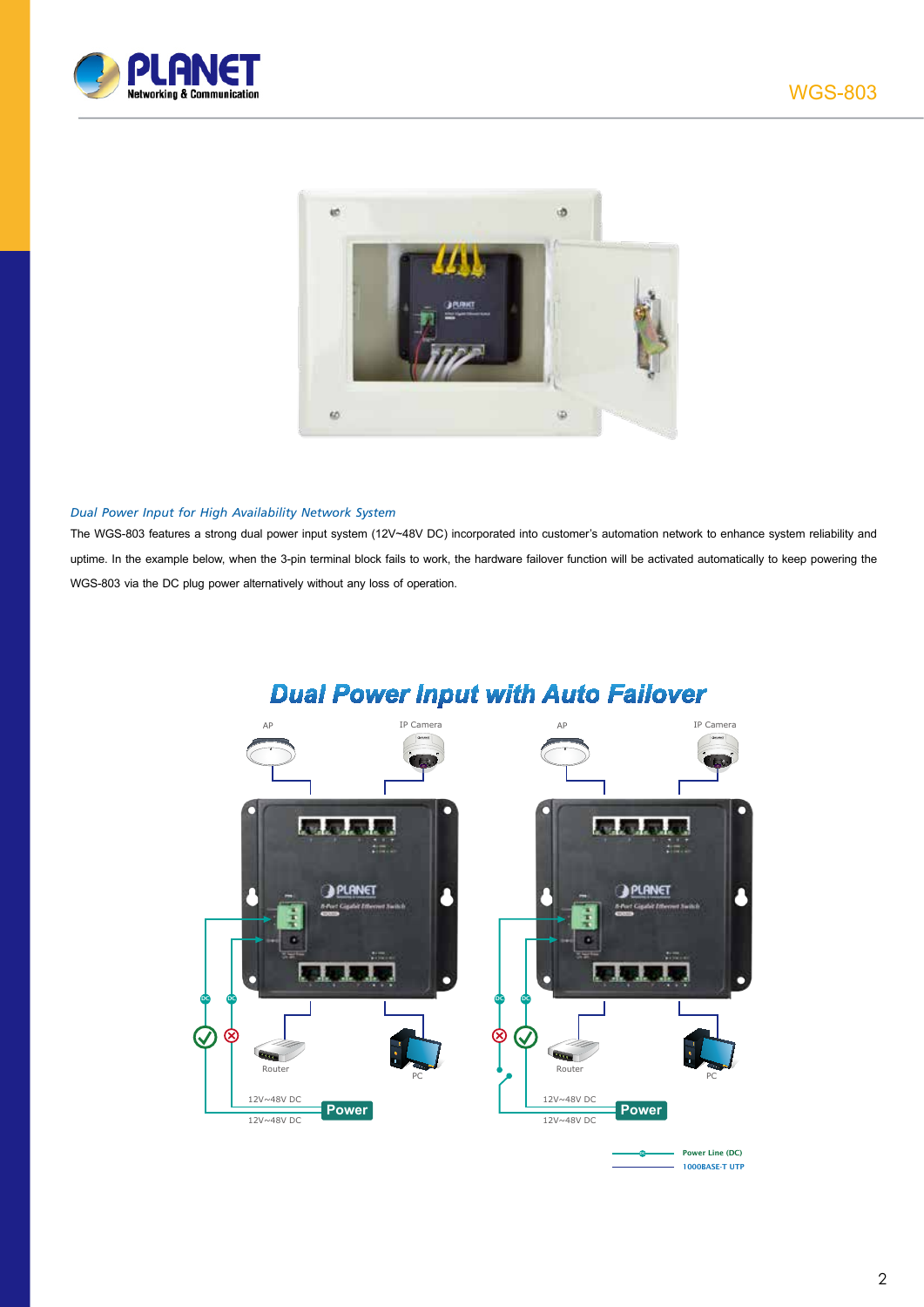

#### *Robust Switch Performance*

The WGS-803 is designed for a high-performance architecture. With the 8 10/100/1000Mbps Gigabit Ethernet ports providing non-blocking switch fabric and wire-speed throughput as high as 16Gbps, and the 8K MAC address table, the WGS-803 can perform wire-speed packets transfer without the risk of packet loss. The flow control function enables the WGS-803 to provide fast and reliable data transfer. The Gigabit port with 9K jumbo frame supported can handle extremely large amounts of data transmission in industrial topology that forward data to the central control room.

#### *Plug and Power Network Deployment*

All of the RJ45 copper interfaces in the WGS-803 support 10/100/1000Mbps auto negotiation for optimal speed detection through RJ45 Category 6, 5 or 5e cables. The standard auto-MDI/MDI-X support can detect the type of connection to any Ethernet device without requiring special straight-through or crossover cables.

#### *Ready to Go with IoT Generation*

Internet is very popular the world over as users surf online daily with their mobile devices, such as smart phones, tablets, or laptop computers. However, users expect more from the convenience of Internet, like how to use their mobile devices to control something via the Internet, thus making life more convenient. The WGS-803 is based on such concept to help users implement the Internet of things (IoT) on the SOHO/Home network. Home automation is no longer a dream as Gigabit network can easily cloud IoT equipment, making it a smart home.

# **Applications**

#### *Industrial Area Switch for Data Collection and Forwarding*

The WGS-803 is equipped with 8 10/100/1000Mbps ports that offer auto MDI / MDIX feature, 16Gbps non-blocking switch fabric and the 8K MAC address table so that wire-speed packets can be transferred safely. The Gigabit ports supporting 9K jumbo packet can handle large amounts of data transmission in a secure topology linking to a backbone switch or high-power servers. The WGS-803 with the slim type IP30 metal case is ideal for most heavy industrial demanding environments.



### *Robotic Automation System*

1000BASE-T UTP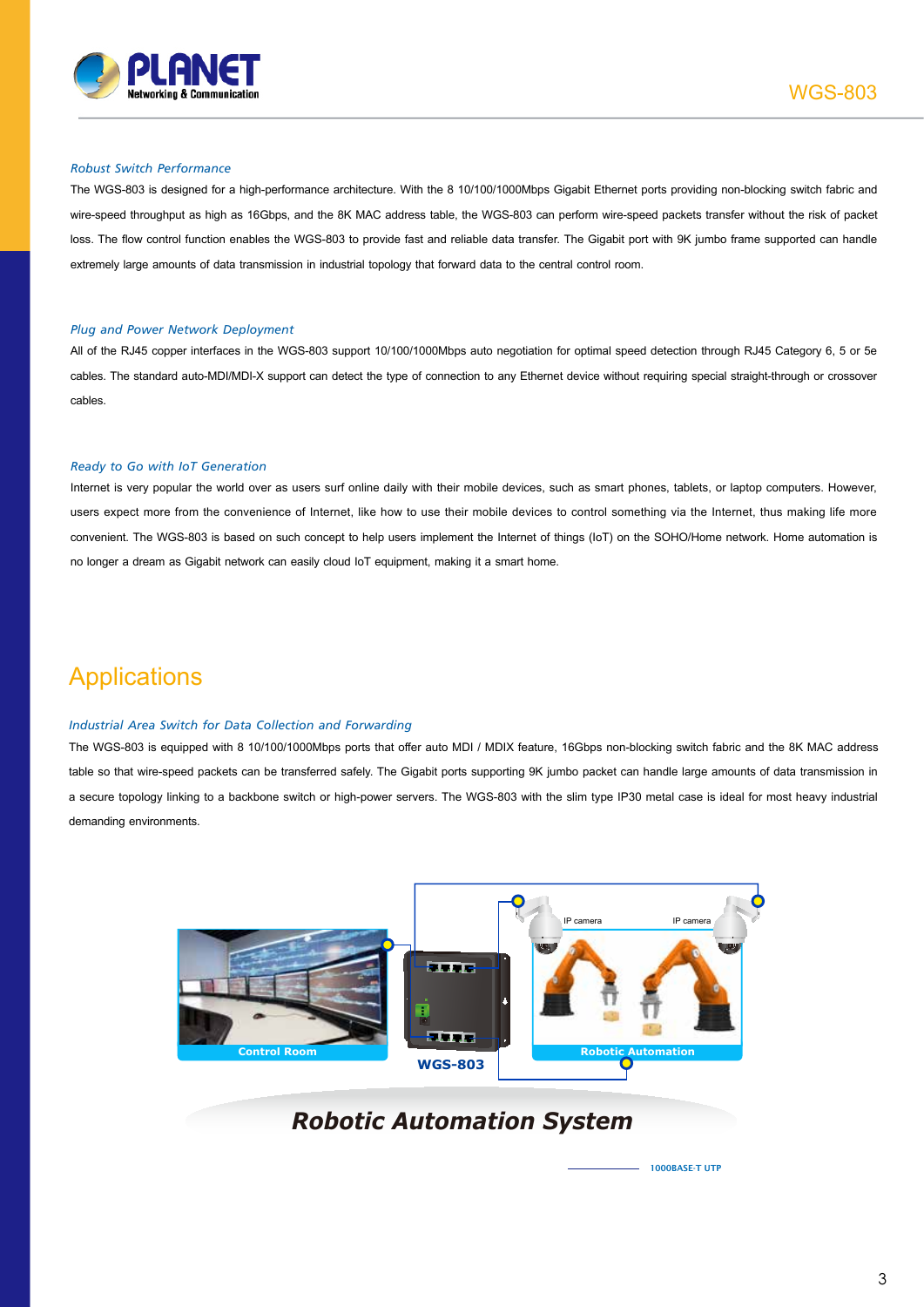

#### *SOHO / Home-use Gigabit Ethernet Automation Network Deployment*

With its expanded home-use feature, the WGS-803 Gigabit Ethernet Switch helps SOHO / home users to create an integrated network that is so easily utilized for transmission of data and video. The wireless AP and IP camera devices work perfectly with the WGS-803, which transmits data through the Ethernet cables, thus helping SOHO / home users to build a cost-effective and reliable Gigabit Ethernet networking environment easily.



# **Specifications**

| Model                          | <b>WGS-803</b>                                                                                                                                    |
|--------------------------------|---------------------------------------------------------------------------------------------------------------------------------------------------|
| <b>Hardware Specifications</b> |                                                                                                                                                   |
| <b>Network Connector</b>       | 8-port RJ45 for 10/100/1000BASE-T                                                                                                                 |
| <b>Switch Architecture</b>     | Store and forward                                                                                                                                 |
| <b>MAC Address Table</b>       | 8K MAC address table with auto learning function                                                                                                  |
| Data Buffer                    | 1Mbit                                                                                                                                             |
| Switch Fabric                  | 16Gbps / non-blocking                                                                                                                             |
| Switch Throughput              | 11.9Mpps@64bytes                                                                                                                                  |
| Jumbo Frame                    | 9Kbytes                                                                                                                                           |
| <b>Flow Control</b>            | IEEE 802.3x pause frame for full duplex<br>Back pressure for half duplex                                                                          |
| <b>LED</b> Indicators          | Power LED: Power (Green)                                                                                                                          |
|                                | 10/100/1000BASE-T Port<br>• 1000 (Green)<br>• LNK/ACT (Green)                                                                                     |
| Connector                      | • Removable 3-pin terminal block for power input<br>- Pin 1/2 for DC Power<br>- Pin 3 for earth ground<br>• DC power jack with 2.0mm central pole |
| <b>Power Requirements</b>      | 12~48V DC, 0.5A (max.)                                                                                                                            |
| <b>Power Consumption</b>       | 6 watts / 20BTU                                                                                                                                   |
| <b>ESD Protection</b>          | 6KV DC                                                                                                                                            |
| <b>EFT Protection</b>          | 6KV DC                                                                                                                                            |
| Enclosure                      | IP30 metal                                                                                                                                        |
| Dimensions (W x D x H)         | 148 x 24.2 x 134 mm                                                                                                                               |
| Weight                         | 498q                                                                                                                                              |
| Installation                   | Wall mount, magnetic wall mount and DIN-rail kit                                                                                                  |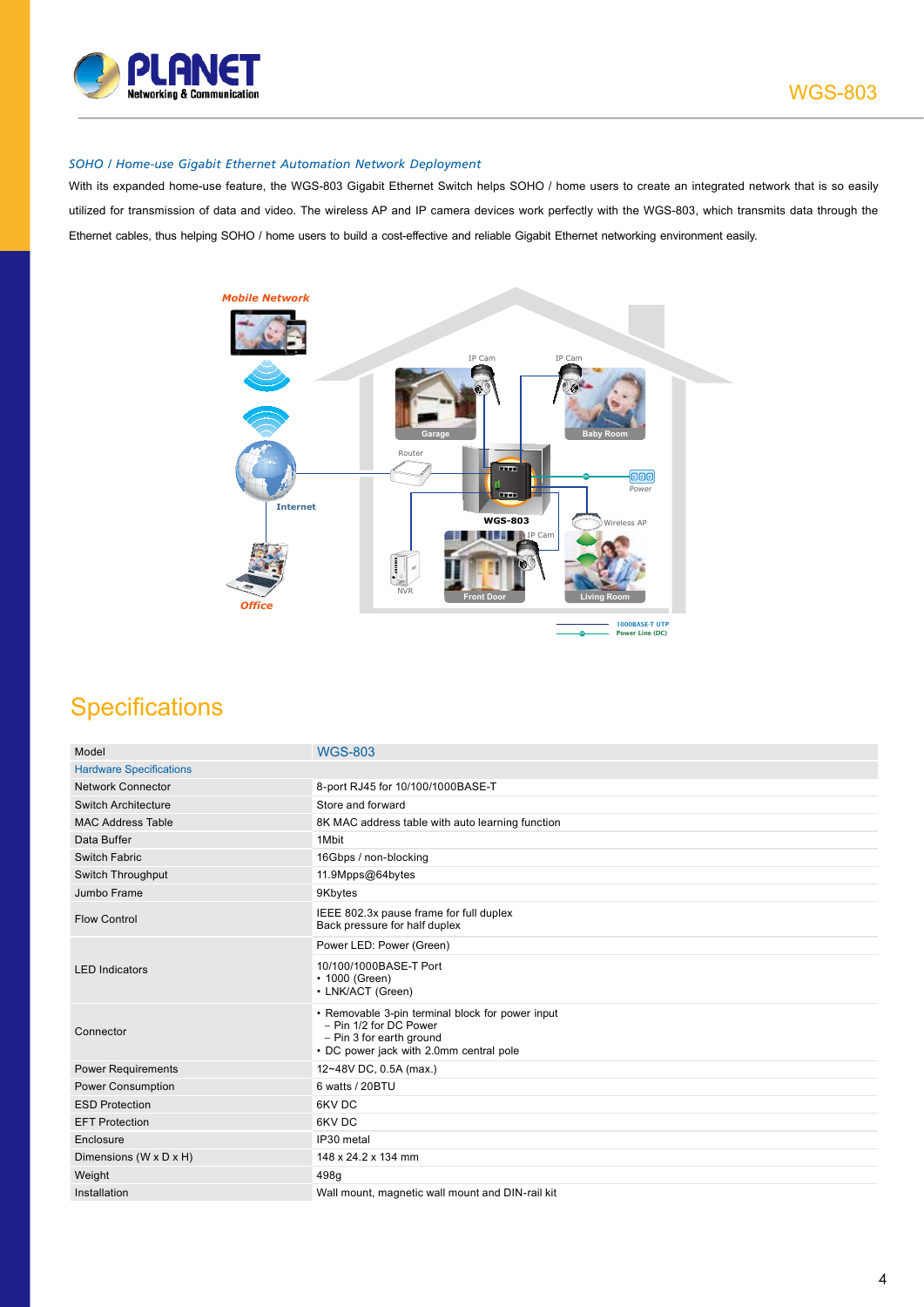

| <b>Standard Conformance</b>  |                                                                                                                                                           |                                                                                    |  |  |
|------------------------------|-----------------------------------------------------------------------------------------------------------------------------------------------------------|------------------------------------------------------------------------------------|--|--|
| <b>Standard Compliance</b>   | <b>IEEE 802.3</b><br>IEEE 802.3u<br>IEEE 802.3ab<br>IEEE 802.3x                                                                                           | Ethernet<br><b>Fast Ethernet</b><br><b>Gigabit Ethernet</b><br><b>Flow Control</b> |  |  |
| <b>Regulation Compliance</b> | FCC Part 15 Class A, CE                                                                                                                                   |                                                                                    |  |  |
| <b>Stability Testing</b>     | IEC 60068-2-32 (free fall)<br>IEC 60068-2-27 (shock)<br>IEC 60068-2-6 (vibration)                                                                         |                                                                                    |  |  |
| Environment                  |                                                                                                                                                           |                                                                                    |  |  |
| Operating                    | • Temperature: $-10 \sim 60$ degrees C                                                                                                                    | • Relative Humidity: $5 \sim 95\%$ (non-condensing)                                |  |  |
| Storage                      | • Temperature: -20 $\sim$ 70 degrees C<br>• Relative Humidity: $5 \sim 95\%$ (non-condensing)                                                             |                                                                                    |  |  |
| <b>Accessories</b>           |                                                                                                                                                           |                                                                                    |  |  |
| <b>Standard Accessories</b>  | • User's manual x 1<br>• Magnetic kit x 1<br>• DIN-rail kit x 1<br>• Wall-mounted kit x 1<br>$\cdot$ Dust cap x 8<br>• 3-pin terminal block connector x 1 |                                                                                    |  |  |

# **Drawing**



*Dimensions ( unit = mm )*